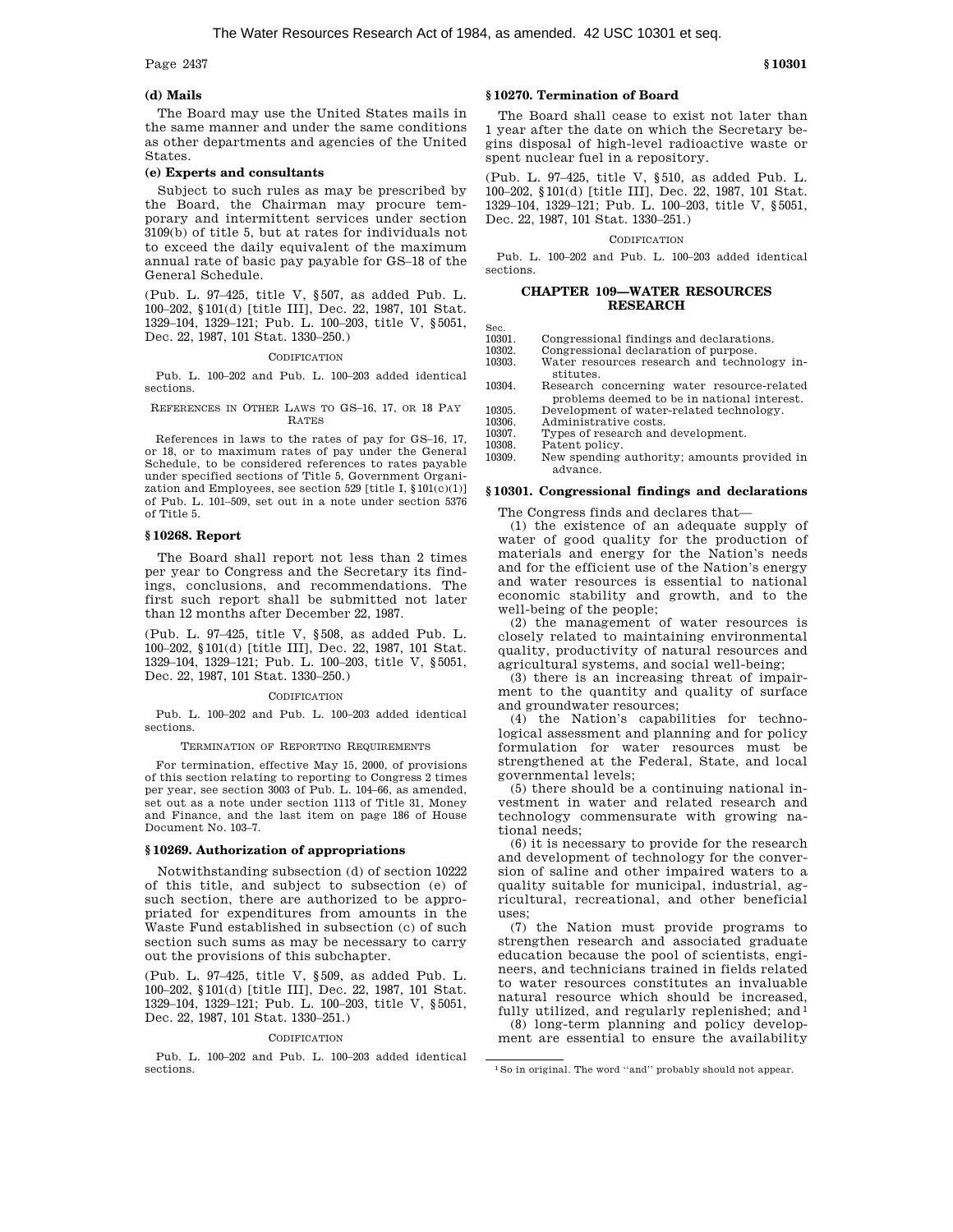**§ 10301** Page 2438

of an abundant supply of high quality water for domestic and other uses; and

(9) the States must have the research and problem-solving capacity necessary to effectively manage their water resources.

(Pub. L. 98–242, title I, §102, Mar. 22, 1984, 98 Stat. 97; Pub. L. 104–147, §1, May 24, 1996, 110 Stat. 1375.)

#### AMENDMENTS

1996—Par. (2). Pub. L. 104–147, §1(1), inserted '', productivity of natural resources and agricultural systems,'' after ''environmental quality''.

Pars. (8), (9). Pub. L. 104–147, §1(2)–(4), added pars. (8) and (9).

#### SHORT TITLE OF 2007 AMENDMENT

Pub. L. 109–471, §1, Jan. 11, 2007, 120 Stat. 3552, provided that: ''This Act [amending sections 10303 and 10306 of this title] may be cited as the 'Water Resources Research Act Amendments of 2006'.''

#### SHORT TITLE

Section 101 of Pub. L. 98–242 provided that: ''This Act [enacting this chapter, repealing sections 7801, 7802, 7811 to 7819, 7831 to 7835, 7851 to 7853, and 7871 to 7883 of this title, and enacting provisions set out as a note under section 7801 of this title] may be cited as the 'Water Resources Research Act of 1984'.''

#### SAVINGS PROVISION

Rules and regulations issued prior to Mar. 22, 1984, under Pub. L. 95–467 [chapter 87 of this title] to remain in full force and effect under this chapter until superseded by new rules and regulations promulgated under this chapter, see section 110(b) of Pub. L. 98–242, set out as a note under section 7801 of this title.

## DESALINATION RESEARCH, STUDIES, AND DEMONSTRATION PROJECTS

Pub. L. 104–298, Oct. 11, 1996, 110 Stat. 3622, as amended by Pub. L. 108–7, div. D, title II, §210, Feb. 20, 2003, 117 Stat. 146; Pub. L. 109–13, div. A, title VI, §6015, May 11, 2005, 119 Stat. 284; Pub. L. 109–103, title II, §206, Nov. 19, 2005, 119 Stat. 2268, provided that:

# ''SECTION 1. SHORT TITLE.

''This Act may be cited as the 'Water Desalination Act of 1996'.

#### ''SEC. 2. DEFINITIONS.

''As used in this Act:

''(1) DESALINATION OR DESALTING.—The terms 'desalination' or 'desalting' mean the use of any process or technique for the removal and, when feasible, adaptation to beneficial use, of organic and inorganic elements and compounds from saline or biologically impaired waters, by itself or in conjunction with other processes.

''(2) SALINE WATER.—The term 'saline water' means sea water, brackish water, and other mineralized or chemically impaired water.

''(3) UNITED STATES.—The term 'United States' means the States of the United States, the District of Columbia, the Commonwealth of Puerto Rico, and the territories and possessions of the United States.

''(4) USABLE WATER.—The term 'usable water' means water of a high quality suitable for environmental enhancement, agricultural, industrial, municipal, and other beneficial consumptive or nonconsumptive uses.

''(5) SECRETARY.—The term 'Secretary' means the Secretary of the Interior.

''SEC. 3. AUTHORIZATION OF RESEARCH AND STUDIES.

''(a) IN GENERAL.—In order to determine the most cost-effective and technologically efficient means by which usable water can be produced from saline water or water otherwise impaired or contaminated, the Secretary is authorized to award grants and to enter into contracts, to the extent provided in advance in appropriation Acts, to conduct, encourage, and assist in the financing of research to develop processes for converting saline water into water suitable for beneficial uses. Awards of research grants and contracts under this section shall be made on the basis of a competitive, meritreviewed process. Research and study topics authorized by this section include—

''(1) investigating desalination processes; ''(2) ascertaining the optimum mix of investment and operating costs;

''(3) determining the best designs for different conditions of operation;

'(4) investigating methods of increasing the economic efficiency of desalination processes through dual-purpose co-facilities with other processes involving the use of water;

 $(5)$  conducting or contracting for technical work, including the design, construction, and testing of pilot systems and test beds, to develop desalting processes and concepts;

 $(6)$  studying methods for the recovery of byproducts resulting from desalination to offset the costs of treatment and to reduce environmental impacts from those byproducts; and

''(7) salinity modeling and toxicity analysis of brine discharges, cost reduction strategies for constructing and operating desalination facilities, and the horticultural effects of desalinated water used for irrigation.

''(b) PROJECT RECOMMENDATIONS AND REPORTS TO THE CONGRESS.—As soon as practicable and within three years after the date of enactment of this Act [Oct. 11, 1996], the Secretary shall recommend to Congress desalination demonstration projects or full-scale desalination projects to carry out the purposes of this Act and to further evaluate and implement the results of research and studies conducted under the authority of this section. Recommendations for projects shall be accompanied by reports on the engineering and economic feasibility of proposed projects and their environmental impacts.

''(c) AUTHORITY TO ENGAGE OTHERS.—In carrying out research and studies authorized in this section, the Secretary may engage the necessary personnel, industrial or engineering firms, Federal laboratories, water resources research and technology institutes, other facilities, and educational institutions suitable to conduct investigations and studies authorized under this section.

''(d) ALTERNATIVE TECHNOLOGIES.—In carrying out the purposes of this Act, the Secretary shall ensure that at least three separate technologies are evaluated and demonstrated for the purposes of accomplishing desalination.

''SEC. 4. DESALINATION DEMONSTRATION AND DE-VELOPMENT.

''(a) IN GENERAL.—In order to further demonstrate the feasibility of desalination processes investigated either independently or in research conducted pursuant to section 3, the Secretary shall administer and conduct a demonstration and development program for water desalination and related activities, including the following:

''(1) DESALINATION PLANTS AND MODULES.—Conduct or contract for technical work, including the design, construction, and testing of plants and modules to

develop desalination processes and concepts. ''(2) BYPRODUCTS.—Study methods for the marketing of byproducts resulting from the desalting of water to offset the costs of treatment and to reduce environmental impacts of those byproducts.

''(3) ECONOMIC SURVEYS.—Conduct economic studies and surveys to determine present and prospective costs of producing water for beneficial purposes in various locations by desalination processes compared to other methods.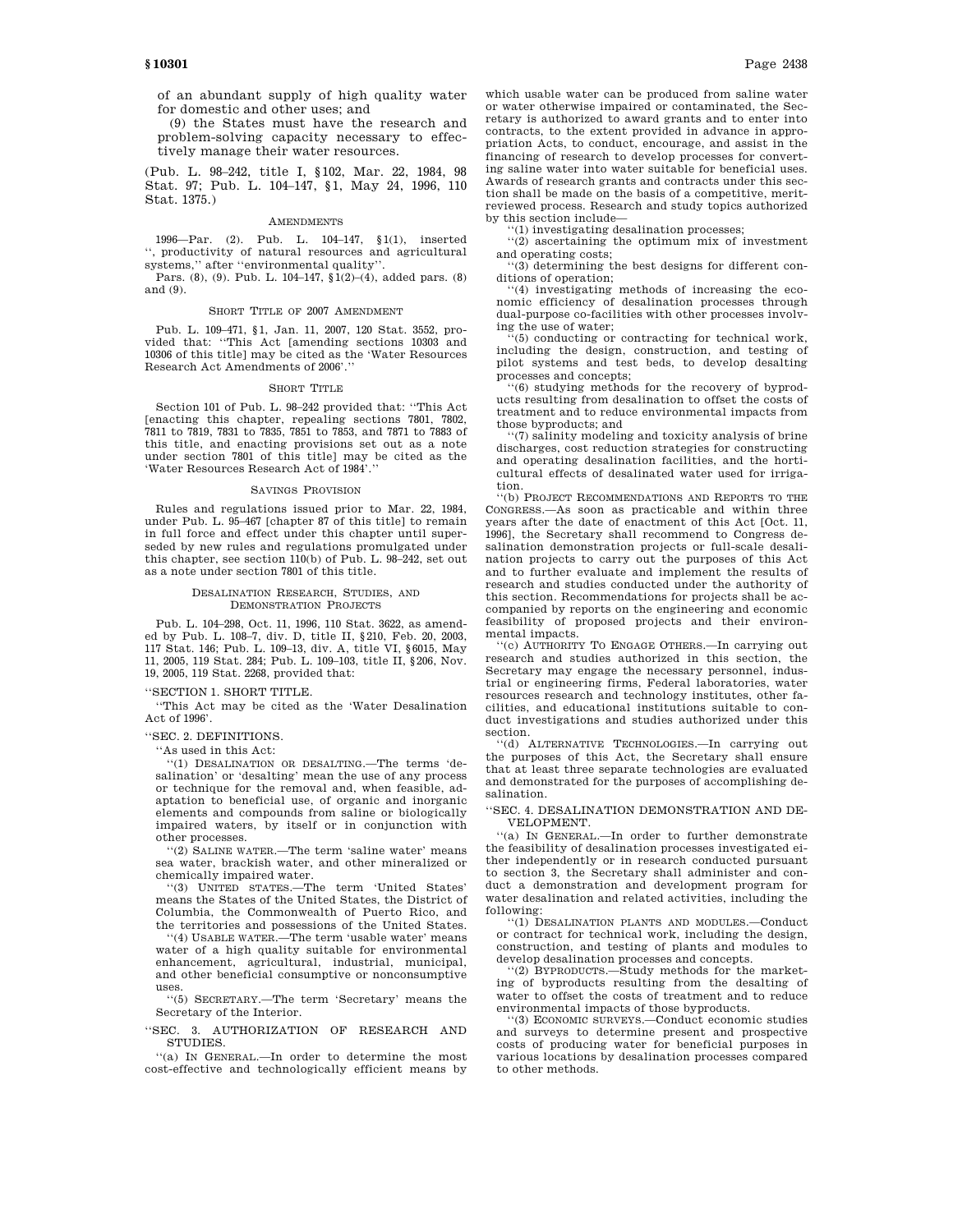''(b) COOPERATIVE AGREEMENTS.—Federal participation in desalination activities may be conducted through cooperative agreements, including cost-sharing agreements, with non-Federal public utilities and State and local governmental agencies and other entities, in order to develop recommendations for Federal participation in processes and plants utilizing desalting technologies for the production of water.

''SEC. 5. AVAILABILITY OF INFORMATION.

''All information from studies sponsored or funded under authority of this Act shall be considered public information.

''SEC. 6. TECHNICAL AND ADMINISTRATIVE AS-SISTANCE.

''The Secretary may—

''(1) accept technical and administrative assistance from States and public or private agencies in connection with studies, surveys, location, construction, operation, and other work relating to the desalting of water, and

''(2) enter into contracts or agreements stating the purposes for which the assistance is contributed and providing for the sharing of costs between the Secretary and any such agency.

''SEC. 7. COST SHARING.

''The Federal share of the cost of a research, study, or demonstration project or a desalination development project or activity carried out under this Act shall not exceed 50 percent of the total cost of the project or research or study activity. A Federal contribution in excess of 25 percent for a project carried out under this Act may not be made unless the Secretary determines that the project is not feasible without such increased Federal contribution. The Secretary shall prescribe appropriate procedures to implement the provisions of this section. Costs of operation, maintenance, repair, and rehabilitation of facilities funded under the authority of this Act shall be non-Federal responsibilities.

''SEC. 8. AUTHORIZATION OF APPROPRIATIONS.

''(a) SECTION 3.—There are authorized to be appropriated to carry out section 3 of this Act \$5,000,000 per year for fiscal years 1997 through 2006. Of these amounts, up to \$1,000,000 in each fiscal year may be awarded to institutions of higher education, including United States-Mexico binational research foundations and interuniversity research programs established by the two countries, for research grants without any cost-sharing requirement.

''(b) SECTION 4.—There are authorized to be appropriated to carry out section 4 of this Act \$25,000,000 for fiscal years 1997 through 2006.

''SEC. 9. CONSULTATION.

''In carrying out the provisions of this Act, the Secretary shall consult with the heads of other Federal agencies, including the Secretary of the Army, which have experience in conducting desalination research or operating desalination facilities. The authorization provided for in this Act shall not prohibit other agencies from carrying out separately authorized programs for desalination research or operations.''

#### OGALLALA AQUIFER

Pub. L. 99–662, title XI, §1121, Nov. 17, 1986, 100 Stat. 4239, provided that:

''(a) The Congress finds that—

'(1) the Ogallala aquifer lies beneath, and provides needed water supplies to, the 8 States of the High Plains Region: Colorado, Kansas, Nebraska, New Mexico, Oklahoma, South Dakota, Texas, and Wyoming;

''(2) the High Plains region has become an important source of agricultural commodities and livestock for domestic and international markets, providing 15 percent of the Nation's supply of wheat, corn, feed grains, sorghum, and cotton, plus 38 percent of the value of livestock raised in the United States; and

''(3) annual precipitation in the High Plains region ranges from 15 to 22 inches, providing inadequate supplies of surface water and recharging of the Ogallala aquifer needed to sustain the agricultural productivity and economic vitality of the High Plains region. ''(b) It is, therefore, the purpose of this section to es-

tablish a comprehensive research and development program to assist those portions of the High Plains region dependent on water from the Ogallala aquifer to—

'(1) plan for the development of an adequate supply of water in the region;

'(2) develop and provide information and technical assistance concerning water-conservation management practices to agricultural producers in the region;

''(3) examine alternatives for the development of an adequate supply of water for the region; and

''(4) develop water-conservation management practices which are efficient for agricultural producers in the region.

''(c) The Water Resources Research Act [of 1984] (Public Law 98–242) [see Short Title note above] is amended by adding at the end thereof the following new title:

## ''TITLE III—OGALLALA AQUIFER RESEARCH AND DEVELOPMENT

''SEC. 301. (a) There is hereby established the High Plains Study Council composed of—

''(1) the Governor of each State of the High Plains region (defined for the purposes of this title as the States of Colorado, Kansas, Nebraska, New Mexico, Oklahoma, South Dakota, Texas, and Wyoming and referred to hereinafter in this title as the 'High Plains region'), or a designee of the Governor;

''(2) a representative of the Department of Agriculture; and

''(3) a representative of the Secretary.

''(b) The Council established pursuant to this section shall—

''(1) review research work being performed by each State committee established under section 302 of this Act; and

''(2) coordinate such research efforts to avoid duplication of research and to assist in the development of research plans within each State of the High Plains region that will benefit the research needs of the entire region.

''SEC. 302. (a) The Secretary shall establish within each State of the High Plains region an Ogallala aquifer technical advisory committee (hereinafter in this title referred to as the 'State committee'). Each State committee shall be composed of no more than seven members, including—

''(1) a representative of the United States Department of Agriculture;

''(2) a representative of the Secretary; and

''(3) at the appointment of the Governor of the State, five representatives from agencies of that State having jurisdiction over water resources, the agricultural community, the State Water Research Institute (as designated under this Act [see Short Title note above]), and others with a special interest or expertise in water resources.

''(b) The State committee established pursuant to subsection (a) of this section shall—

''(1) review existing State laws and institutions concerning water management and, where appropriate, recommend changes to improve State or local management capabilities and more efficiently use the waters of such State, if such a review is not already being undertaken by the State;

''(2) establish, in coordination with other State committees, State priorities for research and demonstration projects involving water resources; and

''(3) provide public information, education, extension, and technical assistance on the need for water conservation and information on proven and cost-effective water management.

''(c) Each State committee established pursuant to this section shall elect a chairman, and shall meet at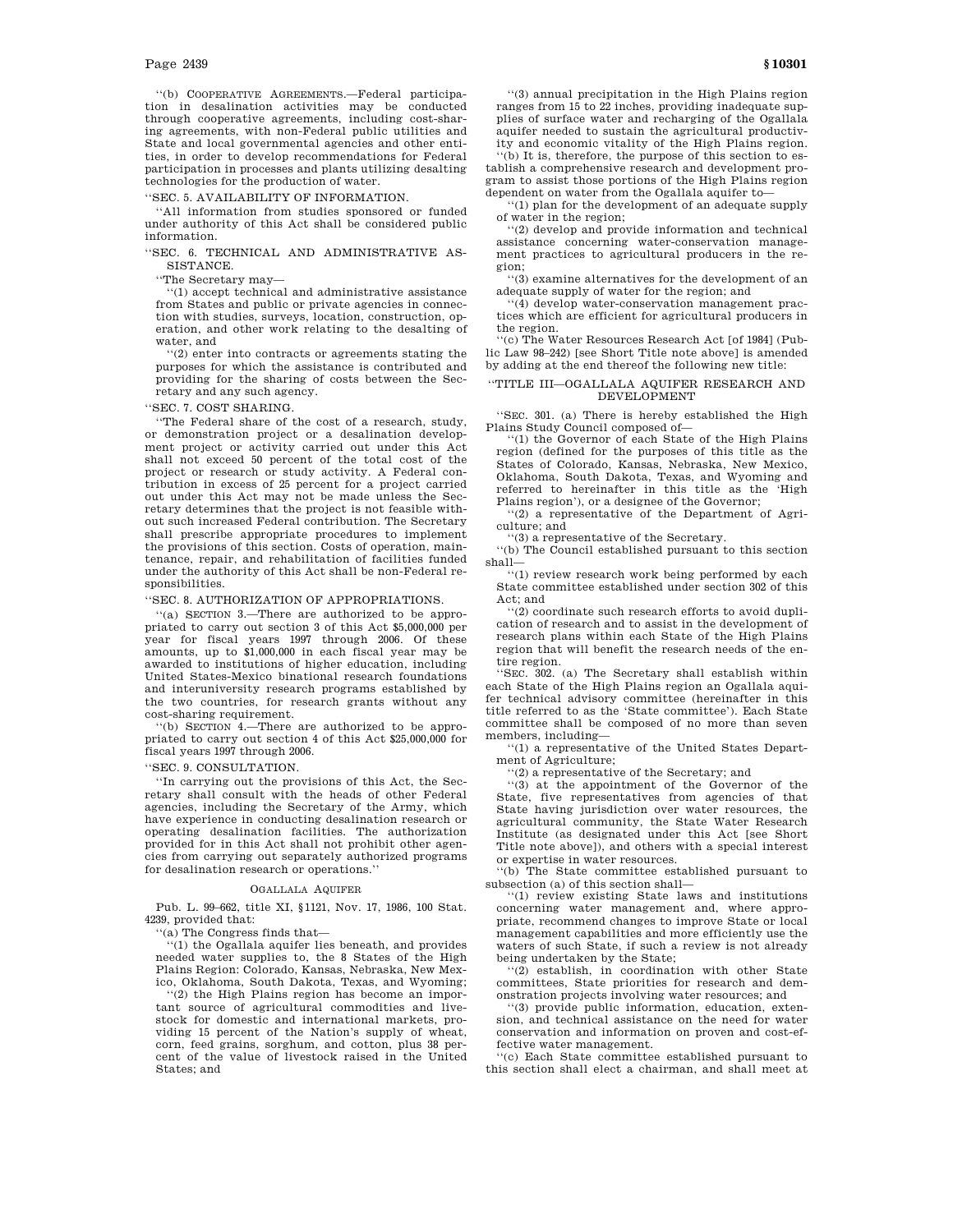least once every three months at the call of the chairman, unless the chairman determines, after consultation with a majority of the members of the committee, that such a meeting is not necessary to achieve the purposes of this section.

''SEC. 303. The Secretary shall annually allocate among the States of the High Plains region funds authorized to be appropriated for this section for research in—

''(1) water-use efficiency;

''(2) cultural methods;

- ''(3) irrigation technologies;
- ''(4) water-efficient crops; and
- ''(5) water and soil conservation.

Funds distributed under this section shall be allocated to each State committee for use by institutions of higher education within each State. To qualify for funds under this section an institution of higher education shall submit a proposal to the State committee describing the costs, methods, and goals of the proposed research. Proposals shall be selected by the State committee on the basis of merit.

''SEC. 304. The Secretary shall annually divide funds authorized to be appropriated under this section among the States of the High Plains region for research into—

'(1) precipitation management;

''(2) weather modification;

''(3) aquifer recharge opportunities;

''(4) saline water uses;

''(5) desalinization technologies;

''(6) salt tolerant crops; and ''(7) ground water recovery.

Funds distributed under this section shall be allocated by the Secretary to the State committee for distribution to institutions of higher education within such State. To qualify for a grant under this section, an institution of higher education shall submit a research proposal to the State committee describing the costs, methods, and goals of the proposed research. Proposals shall be selected by the State committee on the basis of merit.

''SEC. 305. The Secretary shall annually allocate among the States of the High Plains region funds authorized to be appropriated under this section for grants to farmers for demonstration projects for—

''(1) water-efficient irrigation technologies and practices;

''(2) soil and water conservation management systems; and

''(3) the growing and marketing of more water-efficient crops.

Grants under this section shall be made by each State committee in amounts not to exceed 85 percent of the cost of each demonstration project. To qualify for a grant under this section, a farmer shall submit a proposal to the State committee describing the costs, methods, and goals of the proposed project. Proposals shall be selected by the State committee on the basis of merit. Each State committee shall monitor each demonstration project to assure proper implementation and make the results of the project available to other State committees.

''SEC. 306. The Secretary, acting through the United States Geological Survey and in cooperation with the States of the High Plains region, is authorized and directed to monitor the levels of the Ogallala aquifer, and report biennially to Congress. (As amended Pub. L. 104–66, title I, §1082(a)(1), Dec. 21, 1995, 109 Stat. 721.)

"SEC.  $307$ . The amount of any allocation of funds to a State under this title shall not exceed 75 percent of the cost of carrying out the purposes for which the grant is made.

''SEC. 308. Not later than one year after the date of enactment of this title [Nov. 17, 1986], and at intervals of 2 years thereafter, the Secretary shall prepare and transmit to the Congress a report on activities undertaken under this title. (As amended Pub. L. 104–66, title

I, §1082(a)(2), Dec. 21, 1995, 109 Stat. 721.) ''SEC. 309. (a) For each of the fiscal years ending September 30, 1987, through September 30, 1995, the following sums are authorized to be appropriated to the Secretary to implement the following sections of this title, and such sums shall remain available until expended:

- $(1)$  \$600,000 for the purposes of section 302
- ''(2) \$4,300,000 for the purposes of section 303;
- $(3)$  \$2,200,000 for the purposes of section 304; ''(4) \$5,300,000 for the purposes of section 305; and
- ''(5) \$600,000 for the purposes of section 306.

''(b) Funds made available under this title for dis-

tribution to the States of the High Plains region shall be distributed equally among the States.'' (As amended Pub. L. 101–397, §1(*o*), Sept. 28, 1990, 104 Stat. 854.)

[For termination, effective May 15, 2000, of provisions of law requiring submittal to Congress of any annual, semiannual, or other regular periodic report listed in House Document No. 103–7 (in which the 17th and 18th items on page 72 identify reporting provisions which, as subsequently amended, are contained in sections 306 and 308 of Pub. L. 98–242, set out in the note above), see section 3003 of Pub. L. 104–66, as amended, set out as a note under section 1113 of Title 31, Money and Finance.]

# DESALTING PLANTS

Pub. L. 95–84, §2, Aug. 2, 1977, 91 Stat. 400; Pub. L. 95–467, title II, §205(a), (b), Oct. 17, 1978, 92 Stat. 1311; Pub. L. 96–457, §3, Oct. 15, 1980, 94 Stat. 2032; Pub. L. 98–242, title I, §110(a), Mar. 22, 1984, 98 Stat. 101, provided that:

'(a) The Secretary of the Interior is authorized and directed to demonstrate the engineering and economic viability of membrane and phase-change desalting processes. Such demonstrations shall include the study, design, construction, operation, and maintenance of desalting plants at locations in the United States (which may include the District of Columbia, the Commonwealth of Puerto Rico, American Samoa, Guam, the Virgin Islands, the Mariana Islands, and the Trust Territory of the Pacific Islands): *Provided*, That at least two such plants shall demonstrate desalting of brackish ground water: *And provided further*, That the plants constructed pursuant to this section shall be for the purpose of showing that the technology being demonstrated is ready for application; such plants shall be sufficient to demonstrate the specific application of the technology, and shall be significantly different in operation and process so as not to duplicate any other demonstration plant constructed pursuant to this section. The Secretary is further authorized to conduct such demonstrations or any portion thereof by means of cooperative agreements (as defined and authorized by 41 U.S.C. 504 et seq. (the Federal Grant and Cooperative Agreement Act of 1977; Public Law 95–224)) [31 U.S.C. 6301 et seq.] with duly authorized non-Federal public entities. Title to demonstration facilities constructed by the non-Federal public entity under a cooperative agreement shall vest in the non-Federal public entity.

''(b) Funds appropriated pursuant to the authority provided by this section [this note] may not be expended until thirty calendar days (excluding days on which either the House of Representatives or the Senate is not in session because of an adjournment of more than three calendar days to a day certain) have elapsed following transmittal of a report to the chairman of the Committee on Interior and Insular Affairs [now Committee on Resources] of the House of Representatives and the chairman of the Committee on Environment and Public Works of the United States Senate. Such report shall present information that includes, but is not limited to, how the plant being proposed differs from others, if any, already constructed under this section, the location of the demonstration plant, the characteristics of the water proposed to be desalted, the process to be utilized, the water supply problems confronting the area in which the plant will be located, alternative sources of water and their probable cost, the capacity of the plant, the initial investment cost of the demonstration plant, the annual operating cost of the demonstration plant, the source of energy for the plant and its cost, the means of reject brine disposal and its environmental consequences, and the unit cost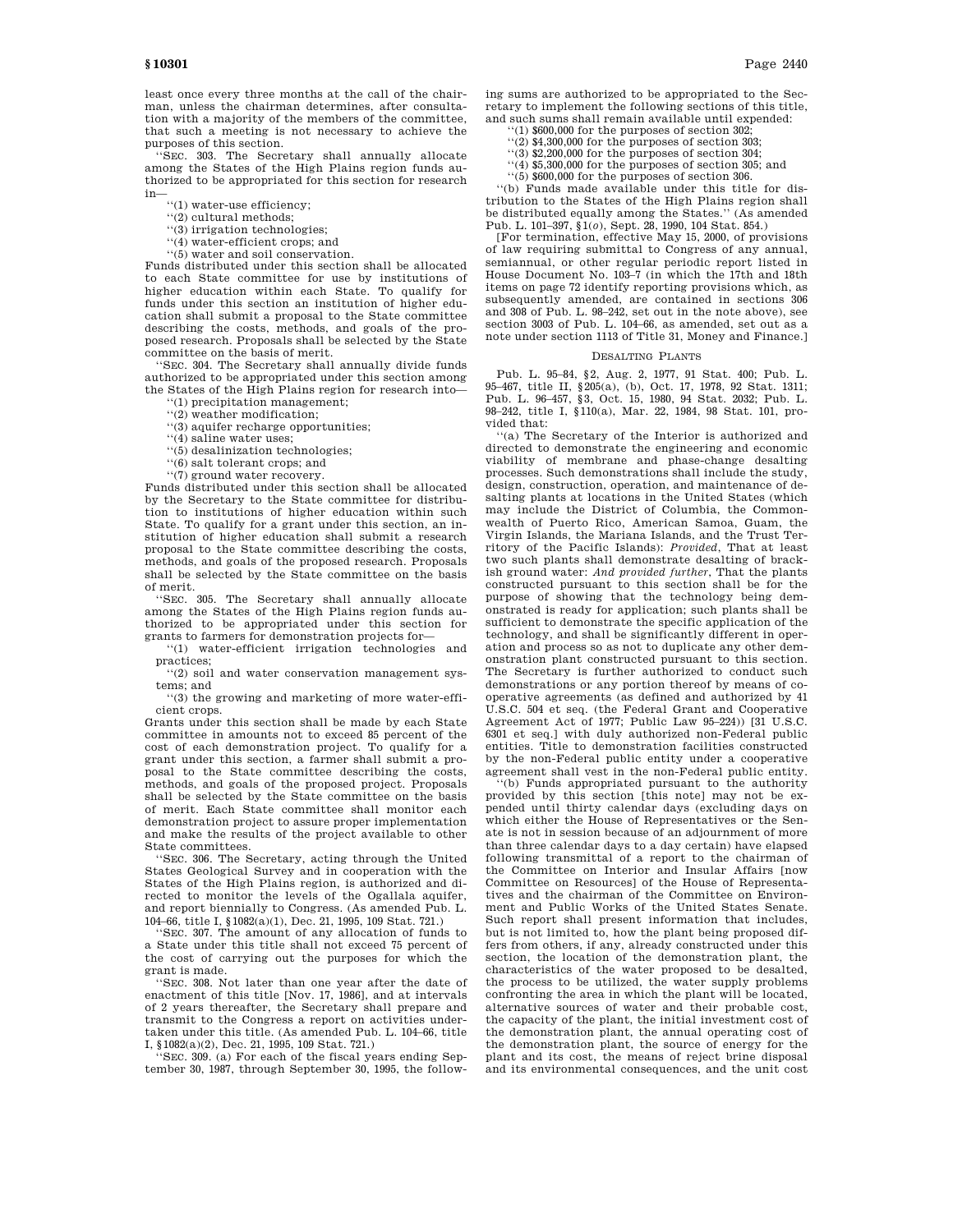of product water, considering the amortization of all components of the demonstration plant and ancillary facilities. Such report shall be accompanied by a proposed contract (or cooperative agreement) between the Secretary and a duly authorized non-Federal entity, in which such entity shall agree to provide not less than 15 per centum and not more than 35 per centum of the total cost of the demonstration; such cost to include, without being limited to, necessary water rights, water supplies, rights-of-way, power source interconnections, brine disposal facilities, land, construction, ancillary facilities, and the operation and maintenance costs for a period of four years following final acceptance of the construction of the plant from the plant contractor. The contributions of the non-Federal entity under such proposed contract may be in-kind. During the participation by the Secretary in the construction and the operation and maintenance of such demonstration, access to the demonstration and its operating data will not be denied to the Secretary or his representatives. The period of participation by the Secretary in the operation and maintenance of any such demonstration shall be four years. The Secretary is authorized to include in the proposed contract a provision for conveying, as appropriate, and in such amounts as are appropriate, rights, title, and interest of the Federal Government in the demonstration project to the non-Federal public entity. ''(c) There is authorized to be appropriated, to remain

available until expended, for the fiscal year ending September 30, 1978, and thereafter, the sum of \$50,000,000 to finance the total Federal share of the cost of the demonstration plants authorized by this section; such cost to include, without being limited to, necessary water rights, water supplies, rights-of-way, power source interconnections, brine disposal facilities, land, construction, ancillary facilities, and the operation and maintenance costs for the four-year period of Federal participation in such costs.

''(d) When appropriations have been made for the commencement or continuation of design, construction, or operation and maintenance of any demonstration plant authorized under this Act [this note], the Secretary may, in connection with such design, construction, or operation and maintenance, enter into contracts and cooperative agreements for miscellaneous services, for materials and supplies, as well as for construction, which may cover such periods of time as the Secretary may consider necessary but in which the liability of the United States shall be contingent upon appropriations being made therefor.''

[For termination of Trust Territory of the Pacific Islands, see note set out preceding section 1681 of Title 48, Territories and Insular Possessions.]

#### **§ 10302. Congressional declaration of purpose**

It is the purpose of this chapter to assist the Nation and the States in augmenting their water resources science and technology as a way  $t_0$ 

(1) assure supplies of water sufficient in quantity and quality to meet the Nation's expanding needs for the production of food, materials, and energy;

(2) discover practical solutions to the Nation's water and water resources related problems, particularly those problems related to impaired water quality;

(3) assure the protection and enhancement of environmental and social values in connection with water resources management and utilization;

(4) promote the interest of State and local governments as well as private industry in research and the development of technology that will reclaim waste water and to convert saline and other impaired waters to waters

(5) promote more effective coordination of the Nation's water resources research program;

(6) promote the development of a cadre of trained research scientists, engineers, and technicians for future water resources problems; and

(7) encourage long-term planning and research to meet future water management, quality, and supply challenges.

(Pub. L. 98–242, title I, § 103, Mar. 22, 1984, 98 Stat. 97; Pub. L. 101–397, §1(a), Sept. 28, 1990, 104 Stat. 852; Pub. L. 104–147, §2, May 24, 1996, 110 Stat. 1375.)

#### REFERENCES IN TEXT

This chapter, referred to in text, was in the original this Act", meaning Pub. L. 98–242, Mar. 22, 1984, 98<sup>\*</sup> Stat. 97, known as the Water Resources Research Act of 1984. For complete classification of this Act to the Code, see Short Title note set out under section 10301 of this title and Tables.

### **AMENDMENTS**

1996—Par. (5). Pub. L. 104–147, §2(1), struck out ''to'' before "promote" and "and" after "program;'

Par. (6). Pub. L. 104–147, §2(2), substituted ''; and'' for period at end.

Par. (7). Pub. L. 104–147, §2(3), added par. (7).

1990—Par. (5). Pub. L. 101–397 substituted ''to promote more effective coordination of'' for ''coordinate more effectively''.

## **§ 10303. Water resources research and technology institutes**

## **(a) Establishment; designation of site by State legislature or Governor**

Subject to the approval of the Secretary of the Interior (hereafter in this chapter referred to as the ''Secretary'') under this section, one water resources research and technology institute, center, or equivalent agency (hereafter in this chapter referred to as the ''institute'') may be established in each State (as used in this chapter, the term ''State'' includes the Commonwealth of Puerto Rico, the District of Columbia, the Virgin Islands, Guam, American Samoa, the Commonwealth of the Mariana Islands and the Federated States of Micronesia) at a college or university which was established in accordance with the Act approved July 2, 1862 (12 Stat. 503) [7 U.S.C. 301 et seq.], or at some other institution designated by act of the legislature of the State concerned. If there is more than one such college or university in a State established in accordance with such Act of July 2, 1862, the institute in such State shall, in the absence of a designation to the contrary by act of the legislature of the State, be established at the one such college or university designated by the Governor of the State. Two or more States may cooperate in the establishment of a single institute or regional institute, in which event the sums otherwise allocated to institutes in each of the cooperating States shall be paid to such single or regional institute.

# **(b) Scope of research; other activities; cooperation and coordination**

Each institute shall—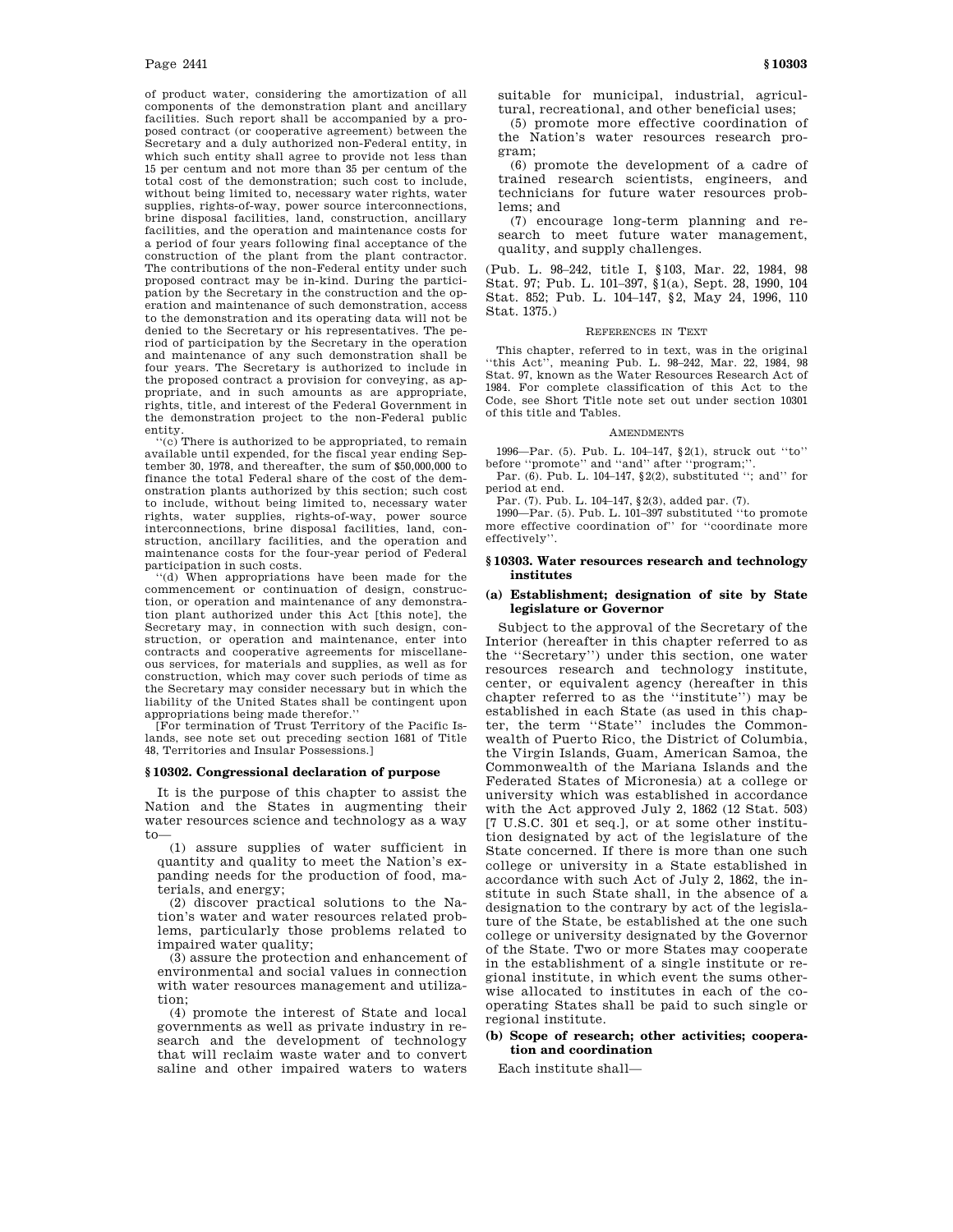(1) plan, conduct, or otherwise arrange for competent applied and peer reviewed research that fosters—

(A) improvements in water supply reliability;

(B) the exploration of new ideas that—

(i) address water problems; or

(ii) expand understanding of water and water-related phenomena;

(C) the entry of new research scientists, engineers, and technicians into water resources fields; and

(D) the dissemination of research results to water managers and the public.1

(2) cooperate closely with other colleges and universities in the State that have demonstrated capabilities for research, information dissemination, and graduate training in order to develop a statewide program designed to resolve State and regional water and related land problems.

Each institute shall also cooperate closely with other institutes and other organizations in the region to increase the effectiveness of the institutes and for the purpose of promoting regional coordination.

## **(c) Grants; matching funds**

From the sums appropriated pursuant to subsection (f) of this section, the Secretary shall make grants to each institute to be matched on a basis of no less than 2 non-Federal dollars for every 1 Federal dollar, such sums to be used only for the reimbursement of the direct cost expenditures incurred for the conduct of the water resources research program.

# **(d) Submission and approval of water research program; requisite assurances**

Prior to and as a condition of the receipt each fiscal year of funds appropriated under subsection (f) of this section, each institute shall submit to the Secretary for his approval a water research program that includes assurances, satisfactory to the Secretary, that such program was developed in close consultation and collaboration with the director of that State's department of water resources or similar agency, other leading water resources officials within the State, and interested members of the public. The program described in the preceding sentence shall include plans to promote research, training, information dissemination, and other activities meeting the needs of the State and Nation, and shall encourage regional cooperation among institutes in research into areas of water management, development, and conservation that have a regional or national character.

# **(e) Evaluation of water resources research program**

The Secretary shall conduct a careful and detailed evaluation of each institute at least once every 3 years to determine that the quality and relevance of its water resources research and its effectiveness at producing measured results and applied water supply research as an institution for planning, conducting, and arranging for research warrants its continued support under this section. If, as a result of any such evaluation, the Secretary determines that an institute does not qualify for further support under this section, then no further grants to the institute may be made until the institute's qualifications are reestablished to the satisfaction of the Secretary.

## **(f) Authorization of appropriations in general**

(1) There is authorized to be appropriated to carry out this section, to remain available until expended, \$12,000,000 for each of fiscal years 2007 through 2011.

(2) Any sums appropriated under this subsection but which fail to be obligated by the close of the fiscal year for which they were appropriated shall be transferred by the Secretary and available for obligation during the succeeding fiscal year under the terms of subsection (g) of this section.

# **(g) Additional appropriations where research focused on water problems of interstate nature**

(1) There is further authorized to be appropriated to the Secretary of the Interior the sum of \$6,000,000 for each of fiscal years 2007 through 2011 only for reimbursement of the direct cost expenses of additional research or synthesis of the results of research by institutes which focuses on water problems and issues of a regional or interstate nature beyond those of concern only to a single State and which relate to specific program priorities identified jointly by the Secretary and the institutes. Such funds when appropriated shall be matched on a not less than dollar-for-dollar basis by funds made available to institutes or groups of institutes, by States or other non-Federal sources. Funds made available under this subsection shall remain available until expended.

(2) Research funds made available under this subsection shall be made on a competitive basis subject to the merit of the proposal, the need for the information to be produced, and the opportunity such funds will provide for training of water resources scientists or professionals.

# **(h) Coordination**

# **(1) In general**

To carry out this chapter, the Secretary—

(A) shall encourage other Federal departments, agencies (including agencies within the Department of the Interior), and instrumentalities to use and take advantage of the expertise and capabilities that are available through the institutes established by this section, on a cooperative or other basis;

(B) shall encourage cooperation and coordination with other Federal programs concerned with water resources problems and issues;

(C) may enter into contracts, cooperative agreements, and other transactions without regard to section 5 of title 41;

(D) may accept funds from other Federal departments, agencies (including agencies within the Department of the Interior), and instrumentalities to pay for and add to grants made, and contracts entered into, by the Secretary;

(E) may promulgate such regulations as the Secretary considers appropriate; and

<sup>1</sup>So in original. The period probably should be '', and''.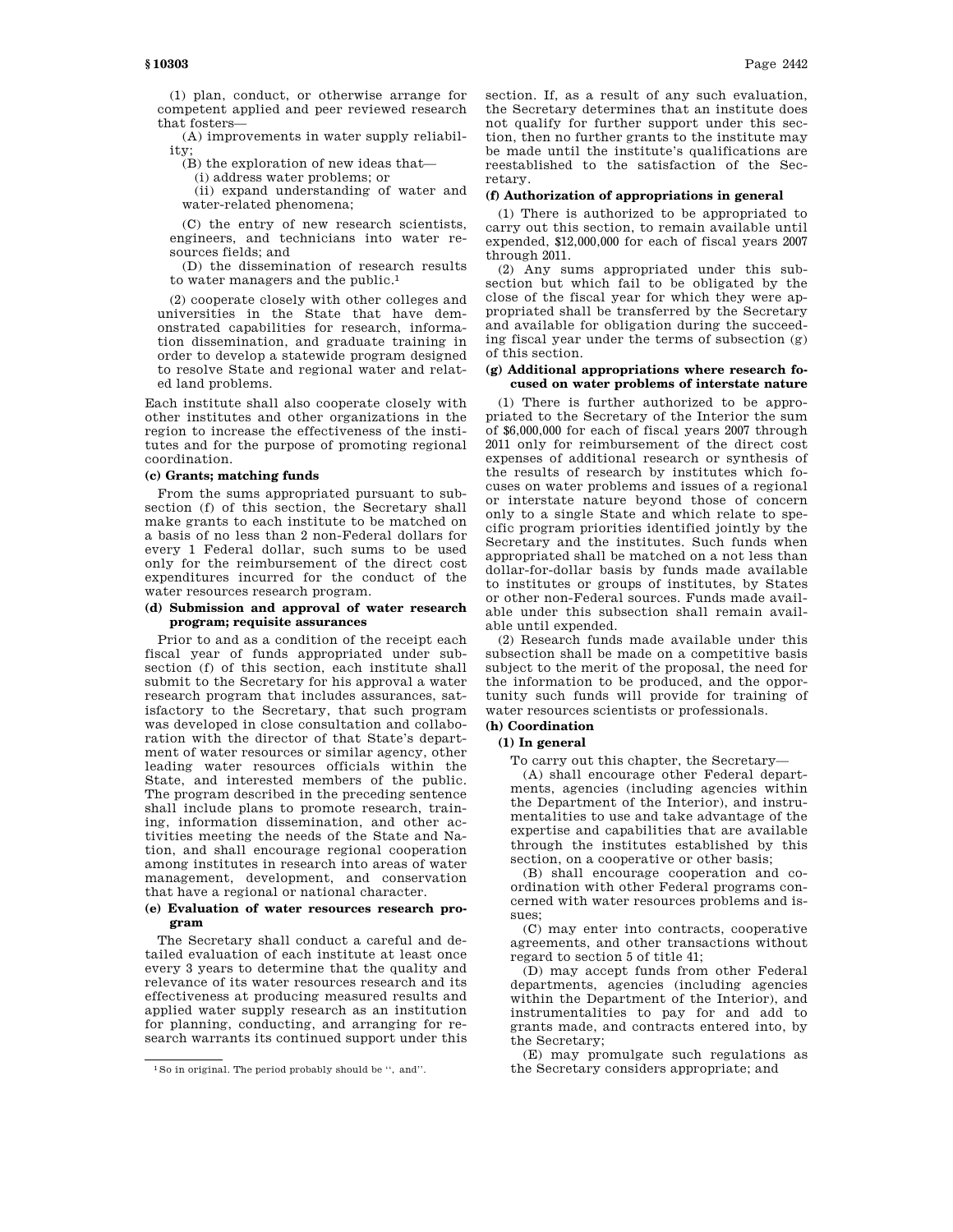(F) may support a program of internships for qualified individuals at the undergraduate and graduate levels to carry out the educational and training objectives of this chapter.

#### **(2) Reports**

The Secretary shall report to Congress annually on coordination efforts with other Federal departments, agencies, and instrumentalities under paragraph (1). As part of the annual budget submission to Congress, the Secretary shall also provide a crosscut budget detailing the expenditures on activities listed under subsection (a)(1) and a report which details the level of applied research and the results of the activities authorized by this chapter, including potential and actual—

(A) increases in annual water supplies;

(B) increases in annual water yields;

(C) advances in water infrastructure and water quality improvements; and

(D) methods for identifying, and determining the effectiveness of, treatment technologies and efficiencies.

# **(3) Relationship to State rights**

Nothing in this chapter shall preempt the rights and authorities of any State with respect to its water resources or management of those resources.

(Pub. L. 98–242, title I, §104, Mar. 22, 1984, 98 Stat. 98; Pub. L. 101–397, §1(b)–(h), (m), Sept. 28, 1990, 104 Stat. 852, 853; Pub. L. 104–147, §§3–6, May 24, 1996, 110 Stat. 1376; Pub. L. 106–374, Oct. 27, 2000, 114 Stat. 1434; Pub. L. 109–471, §2(a)–(e), Jan. 11, 2007, 120 Stat. 3552, 3553.)

#### REFERENCES IN TEXT

Act approved July 2, 1862, referred to in subsec. (a), is act July 2, 1862, ch. 130, 12 Stat. 503, as amended, popularly known as the ''Morrill Act'' and also as the ''First Morrill Act'', which is classified generally to subchapter I (§301 et seq.) of chapter 13 of Title 7, Agriculture. For complete classification of this Act to the Code, see Short Title note set out under section 301 of Title 7 and Tables.

#### **AMENDMENTS**

2007—Subsec. (b)(1). Pub. L. 109–471, §2(a), amended par. (1) generally. Prior to amendment, par. (1) read as follows: ''plan, conduct, or otherwise arrange for competent research that fosters (A) the entry of new research scientists into the water resources fields, (B) the training and education of future water scientists, engineers, and technicians, (C) the preliminary exploration of new ideas that address water problems or expand understanding of water and water-related phenomena, and (D) the dissemination of research results to water managers and the public, and''.

Subsec. (e). Pub. L. 109–471,  $\S$ 2(b), substituted "3" for ''5'' and inserted ''at producing measured results and applied water supply research'' after ''effectiveness''.

Subsec. (f)(1). Pub. L. 109–471,  $\S2(c)$ , amended par. (1) generally. Prior to amendment, par. (1) read as follows: ''For the purpose of carrying out this section, there is authorized to be appropriated to the Secretary the sum of \$9,000,000 for fiscal year 2001, \$10,000,000 for each of fiscal years 2002 and 2003, and \$12,000,000 for each of fiscal years 2004 and 2005, such sums to remain available until expended.''

Subsec. (g)(1). Pub. L. 109–471, §2(d), substituted ''\$6,000,000 for each of fiscal years 2007 through 2011'' for ''\$3,000,000 for fiscal year 2001, \$4,000,000 for each of fiscal years 2002 and 2003, and \$6,000,000 for each of fiscal years 2004 and 2005''.

Subsec. (h)(2). Pub. L. 109–471, §2(e), substituted ''Reports'' for ''Report'' in heading and inserted after first sentence ''As part of the annual budget submission to Congress, the Secretary shall also provide a crosscut budget detailing the expenditures on activities listed under subsection (a)(1) and a report which details the level of applied research and the results of the activities authorized by this chapter, including potential and actual—'' and subpars. (A) to (D).

2000—Subsec. (f)(1). Pub. L. 106–374, §1, substituted ''\$9,000,000 for fiscal year 2001, \$10,000,000 for each of fiscal years 2002 and 2003, and \$12,000,000 for each of fiscal years 2004 and 2005'' for ''\$5,000,000 for fiscal year 1996, \$7,000,000 for each of fiscal years 1997 and 1998, and \$9,000,000 for each of fiscal years 1999 and 2000''.

Subsec. (g)(1). Pub. L. 106–374, §2, in first sentence, substituted ''\$3,000,000 for fiscal year 2001, \$4,000,000 for each of fiscal years 2002 and 2003, and \$6,000,000 for each of fiscal years 2004 and 2005'' for ''\$3,000,000 for each of fiscal years 1996 through 2000''.

1996—Subsec. (c). Pub. L. 104–147, §3, substituted ''2 non-Federal dollars for every 1 Federal dollar'' for ''one non-Federal dollar for every Federal dollar during the fiscal years ending September 30, 1985, and September 30, 1986, one and one-half non-Federal dollars for each Federal dollar during the fiscal years ending September 30, 1987, and September 30, 1988, and two non-Federal dollars for each Federal dollar during the fiscal year ending September 30, 1989 and thereafter''.

Subsec. (f)(1). Pub. L. 104–147, §4, substituted ''of \$5,000,000 for fiscal year 1996, \$7,000,000 for each of fiscal years 1997 and 1998, and \$9,000,000 for each of fiscal years 1999 and 2000'' for ''of \$10,000,000 for each of the fiscal years ending September 30, 1989, through September 30, 1995,''.

Subsec. (g)(1). Pub. L. 104–147, §5, substituted ''of  $$3,000,000$  for each of fiscal years 1996 through 2000" for ''of \$5,000,000 for each of the fiscal years 1991, 1992, 1993, 1994, and 1995''.

Subsec. (h). Pub. L. 104–147, §6, added subsec. (h).

1990—Subsec. (a). Pub. L. 101–397, §1(b), substituted ''Federated States of Micronesia'' for ''Trust Territory of the Pacific Islands''.

Subsec. (b). Pub. L. 101–397, §1(c), inserted ''promoting'' after ''for the purpose of'' in last sentence.

Subsec. (b)(1). Pub. L. 101-397,  $(1)$ , amended par. (1) generally. Prior to amendment, par. (1) read as follows: 'plan, conduct, or otherwise arrange for competent research with respect to water resources, including investigations and experiments of either a basic or practical nature, or both; promote the dissemination and application of the results of these efforts; and provide for the training of scientists and engineers through such research, investigations, and experiments, and''.

Subsec. (c). Pub. L. 101–397,  $\S1(e)$ , substituted for period at end ''and thereafter, such sums to be used only for the reimbursement of the direct cost expenditures incurred for the conduct of the water resources research program.''

Subsec. (e). Pub. L. 101–397, §1(f), amended subsec. (e) generally, substituting provisions directing that evaluation be conducted at least once every 5 years for provisions directing evaluation within two years after establishment of institute and at least once every four years thereafter and striking out provisions relating to composition and function of evaluation team and setting forth criteria for determination.

Subsec. (f)(1). Pub. L. 101–397,  $\S 1(g),$  substituted ''September 30, 1989, through September 30, 1995,'' for ''September 30, 1985, through September 30, 1989''.

Subsec. (f)(2). Pub. L. 101–397, §1(h), substituted reference to subsec. (g) of this section for reference to section 10305 of this title.

Subsec. (g). Pub. L. 101–397, §1(m), added subsec. (g).

# CONTRACTS OR COOPERATIVE AGREEMENTS WITH

NATIONAL LABORATORIES

Section 2 of Pub. L. 101–397 provided that: ''(a) The Secretary of the Interior, in consultation with the Secretary of Agriculture and the Adminis-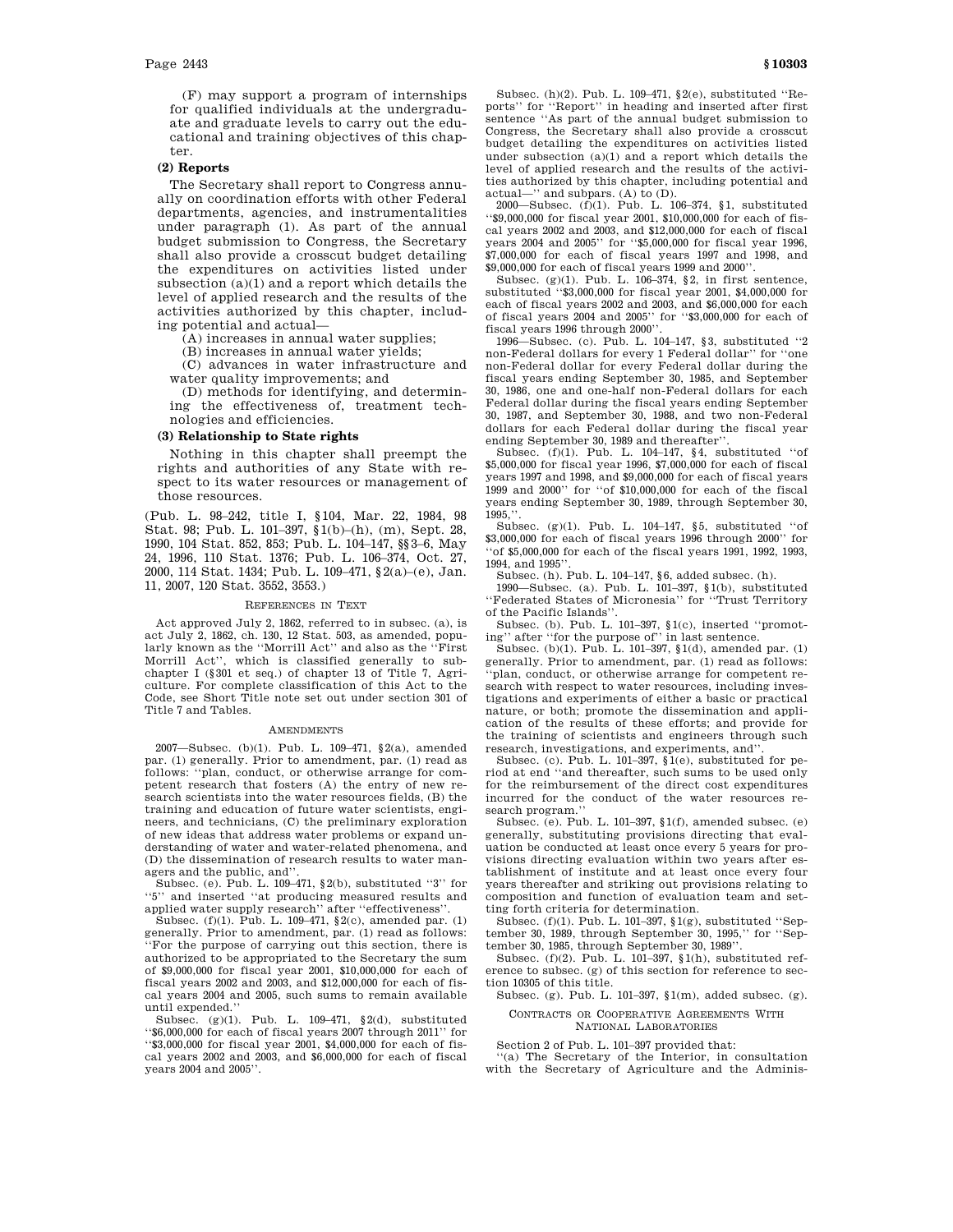trator of the Environmental Protection Agency, is authorized to enter into contracts or cooperative agreements, as the Secretary deems appropriate, with national laboratories (including Los Alamos National Laboratory) to carry out water resources research, development, and demonstration projects within the authorities of Public Law 98–242 [42 U.S.C. 10301 et seq.] (including the effects of potential climate changes on surface and ground water quality and quantity and the elimination of contamination of ground water aquifers).

''(b) The water resources research authorized in this section shall be undertaken under such rules and regulations as the Secretary deems appropriate and shall be carried out in close consultation and collaboration with the institutes established pursuant to Public Law 98–242 [42 U.S.C. 10301 et seq.], to the extent such research work affects the State in which the institute exists, and to the extent such institute agrees to consult and collaborate.

'(c) For the purposes of carrying out this section, there is authorized to be appropriated to the Secretary of the Interior the sum of \$10,000,000 for each of the fiscal years 1991 through 1995.''

## **§ 10304. Research concerning water resource-related problems deemed to be in national interest**

#### **(a) Grants; matching funds**

(1) In addition to the grants authorized by section 10303 of this title, the Secretary is authorized to make grants, on a dollar-for-dollar matching basis, to the institutes established under such section, as well as other qualified educational institutions, private foundations, private firms, individuals, and agencies of local or State government for research concerning any aspect of a water resource-related problem which the Secretary may deem to be in the national interest. Such grants shall be made with such advice and review by peer or other expert groups of appropriate interdisciplinary composition as the Secretary deems appropriate on the basis of the merits of the project and the need for the knowledge such project is expected to produce upon completion.

(2) Research funded under this section should to the extent possible utilize the best qualified graduate students so the Nation profits from the education and training benefits resulting from the use of the latest in technological developments in solving water problems.

# **(b) Applications for grants**

Each application for a grant under this section shall state the nature of the project to be undertaken, the period during which it will be pursued, the qualifications of the personnel who will direct and conduct it, the importance of the project to the Nation as well as to the region and State concerned, its relation to other research projects previously or currently being pursued, and the extent to which it will provide an opportunity for the training of water resources scientists.

## **(c) Authorization of appropriations**

There is authorized to be appropriated to the Secretary the sum of \$10,000,000 for the purpose of carrying out this section for each of the fiscal years ending September 30, 1985, through September 30, 1995, such sums to remain available until expended.

(Pub. L. 98–242, title I, § 105, Mar. 22, 1984, 98 Stat. 100; Pub. L. 101–397, §1(i), (j), Sept. 28, 1990, 104 Stat. 853.)

## **AMENDMENTS**

1990—Subsec. (a)(3). Pub. L. 101–397, §1(i), struck out par. (3) which read as follows: ''In cases where the Secretary determines, in accordance with criteria established by him, that research under this section is of a basic nature which would not otherwise be undertaken, the Secretary may approve grants under this section with a matching requirement other than that specified in paragraph (1) of this subsection.''

Subsec. (c). Pub. L. 101–397, §1(j), substituted ''\$10,000,000'' for ''\$20,000,000'' and ''1995'' for ''1989''.

# **§ 10305. Development of water-related technology**

# **(a) Grants; matching funds**

(1) The Secretary shall make grants in addition to those authorized under sections 10303 and 10304 of this title for technology development concerning any aspect of water resources including water-related technology which the Secretary may deem to be of State, regional, or national importance. Activities funded under this section may be carried out by educational institutions, private firms, foundations, individuals, or agencies of State or local government. Care shall be taken to protect proprietary information of private individuals or firms associated with the technology.

(2) The Secretary may establish any condition for the matching of funds by the recipient of any grant or contract under this section which the Secretary considers to be in the best interest of the Nation considering the information transfer and technology needs of the Nation. However, in the case of institutes established by section 10303 of this title no match greater than that required under section 10303 of this title may be required.

## **(b) Applications for grants**

Each application for a grant under this section shall state the nature of the project to be undertaken, the qualifications of the personnel who will direct and conduct it, facilities of the organization performing any technology development, the importance of the project to the Nation, region, and State concerned, and the potential benefit to be accrued.

#### **(c) Authorization of appropriations**

There is authorized to be appropriated to the Secretary the sum of \$6,000,000 for the purpose of carrying out this section for each of the fiscal years ending September 30, 1990, through September 30, 1995; such sums to remain available until expended.

(Pub. L. 98–242, title I, § 106, Mar. 22, 1984, 98 Stat. 100; Pub. L. 101–397, §1(n), Sept. 28, 1990, 104 Stat. 853.)

#### **AMENDMENTS**

1990—Pub. L. 101–397, in amending section generally, in subsec. (a)(1) struck out provision directing that grant be made on basis of merit and feasibility of project, in subsec. (a)(2) inserted provisions relating to match in the case of institutes established by section 10303 of this title, and in subsec. (c) substituted provisions authorizing \$6,000,000 appropriation for fiscal years 1990 through 1995, for provisions authorizing the same sum for fiscal years 1985 through 1989, and struck